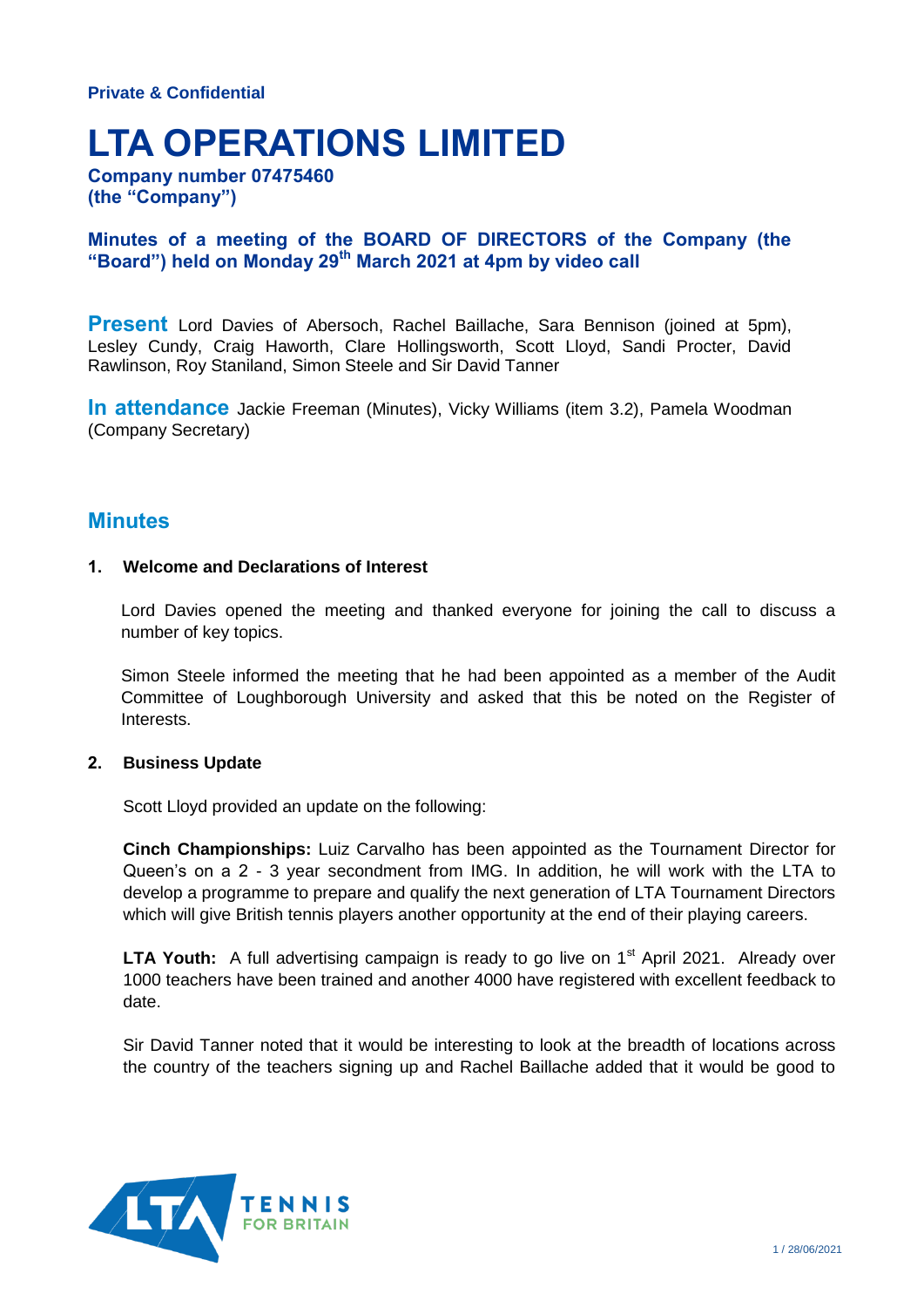look at the range of socio-economic groups as this information could feed into the Inclusion strategy.

**Project Accelerator:** Scott Lloyd reported that there had been a high level of contact with clubs, schools and venues. In particular, 633 'unengaged' but registered clubs had now been contacted.

# **2.1 2021 Business Dashboard**

A copy of the 2021 Business Dashboard was included in the Board pack and Scott Lloyd drew the Board's attention to the following:

**Health of the CITC network** – It is proposed that an extract from the Club health survey will be taken and pushed out to the CITCs so that the LTA can conduct a pulse survey throughout the year.

**Registered Venues** – Although the target has already been reached, the intention is to stretch it internally.

David Rawlinson reported that there had been two meetings to discuss Colour Holder engagement and he had already received feedback to say that they are beginning to feel more valued.

Lord Davies reported that he had recently met Graham Watson, the new Chair of Tennis Scotland.

# **3. Key Business Topics**

# **3.1 2021 Financial Outlook**

Simon Steele's paper had been included in the Board pack and provided an update on the current financial outlook for 2021. The paper laid out the latest view. Simon Steele confirmed that the LTA had received an offer of funding (by way of a loan) from the Sports Winter Survival Package (SWSP) and a public announcement would be made at a point to be agreed. He noted that formal approval would be sought from the Board at the appropriate time.

Board members discussed the matter of the going concern statement.

In conclusion, the Board noted the potential losses and the challenges of the situation but felt that there was no need to make any changes to expenditure plans at this stage. However, the Board also noted the importance of ongoing discussions with the AELTC.

Simon Steele said that the budget reforecast would be presented to the Board in May.

# **3.2 Inclusion Strategy**

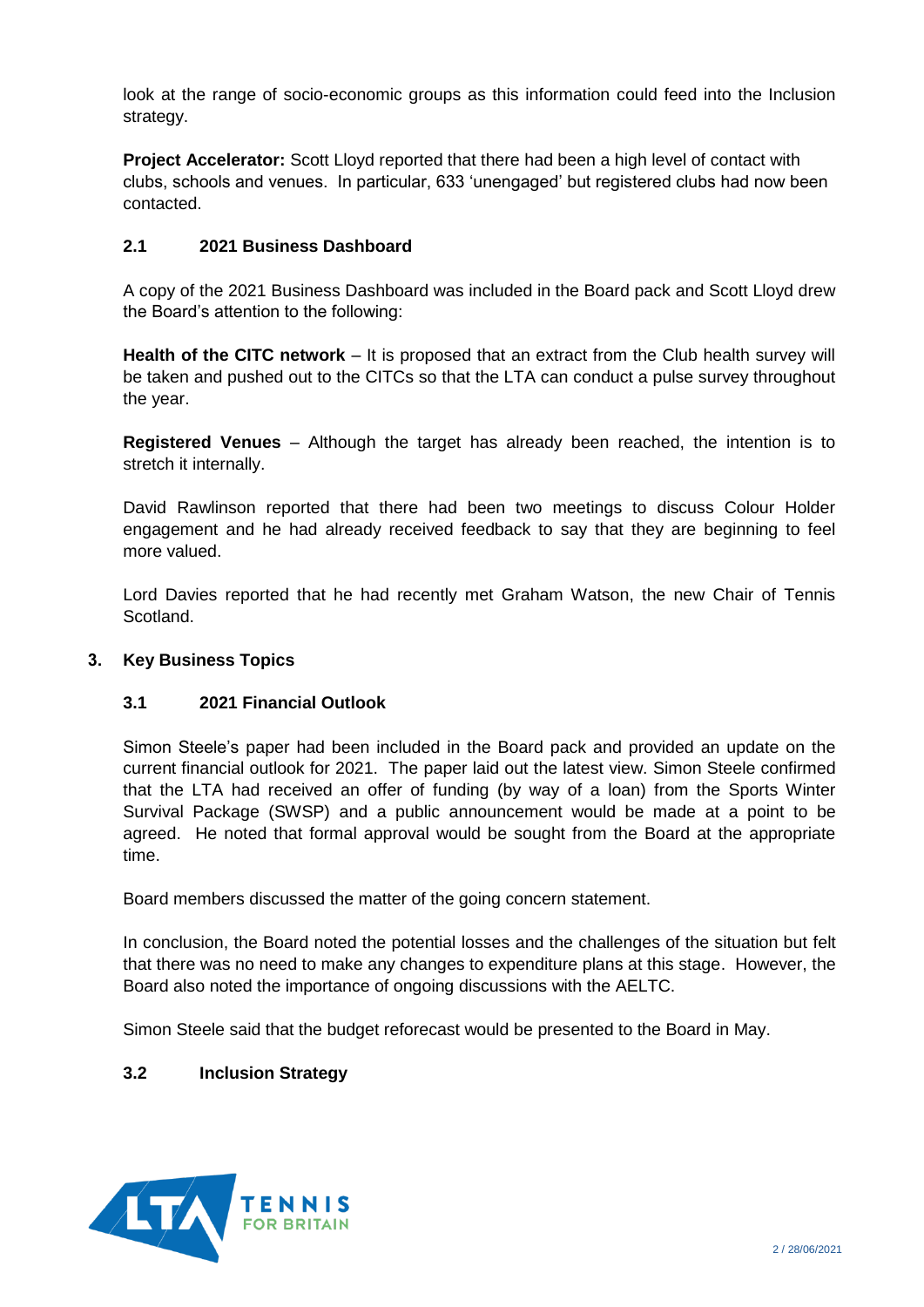[Vicky Williams joined the meeting]

A draft of the Inclusion Strategy had been circulated in the Board pack. Vicky Williams explained that it had been developed in consultation with a cross section of people including colleagues, the relevant Tennis Development Committee work stream and other key subject matter experts. She also thanked Rachel Baillache, the Board lead on Inclusion, for her support and input. Rachel Baillache said that although the strategy focuses on building an inclusive culture in order to support the vision of Tennis Opened Up, there is also a commitment to measurement and accountability and data will be collected, to help understand whether the strategy is working and/or what needs to change.

Vicky Williams said that there are interdependencies across the County Governance Reform project and Project Themis.

Clare Hollingsworth asked if the LTA would consider adding 'Inclusive' as one of its core values. Vicky Williams agreed to reflect on this suggestion. She also added that the LTA should be mindful of positive discrimination versus positive action.

In conclusion, Vicky Williams said that a comprehensive stakeholder and launch plan are being developed, details of which would be shared with the Board in due course.

Lord Davies thanked Vicky Williams and Rachel Baillache for the paper.

[Vicky Williams left the meeting]

# **4. The LTA Trust – amendment to articles**

After due consideration, the Board (on behalf of the Company) approved the proposed amendment to the articles of association of The LTA Trust and passed the resolution, as set out in the draft written special resolution attached to the paper in the Board pack, and authorised any one director to sign the written special resolution on behalf of the Company.

# **5. Any Other Business**

Lord Davies said that he was expecting to receive the first draft of the Board Effectiveness review by the end of March 2021.

Scott Lloyd thanked the Board for making themselves available for another Board call on  $20<sup>th</sup>$ April 2021 to discuss 2 facility investment proposals.

Lord Davies said that Clare Hollingsworth intends to step down from her position as non-Executive Director at the end of The Championships in July 2021 and that he would find a suitable date to mark her contribution to the LTA. Clare Hollingsworth felt that the AELTC should be notified and Lord Davies agreed to pick this up with Ian Hewitt.

There being no further business, the meeting closed at 6pm.

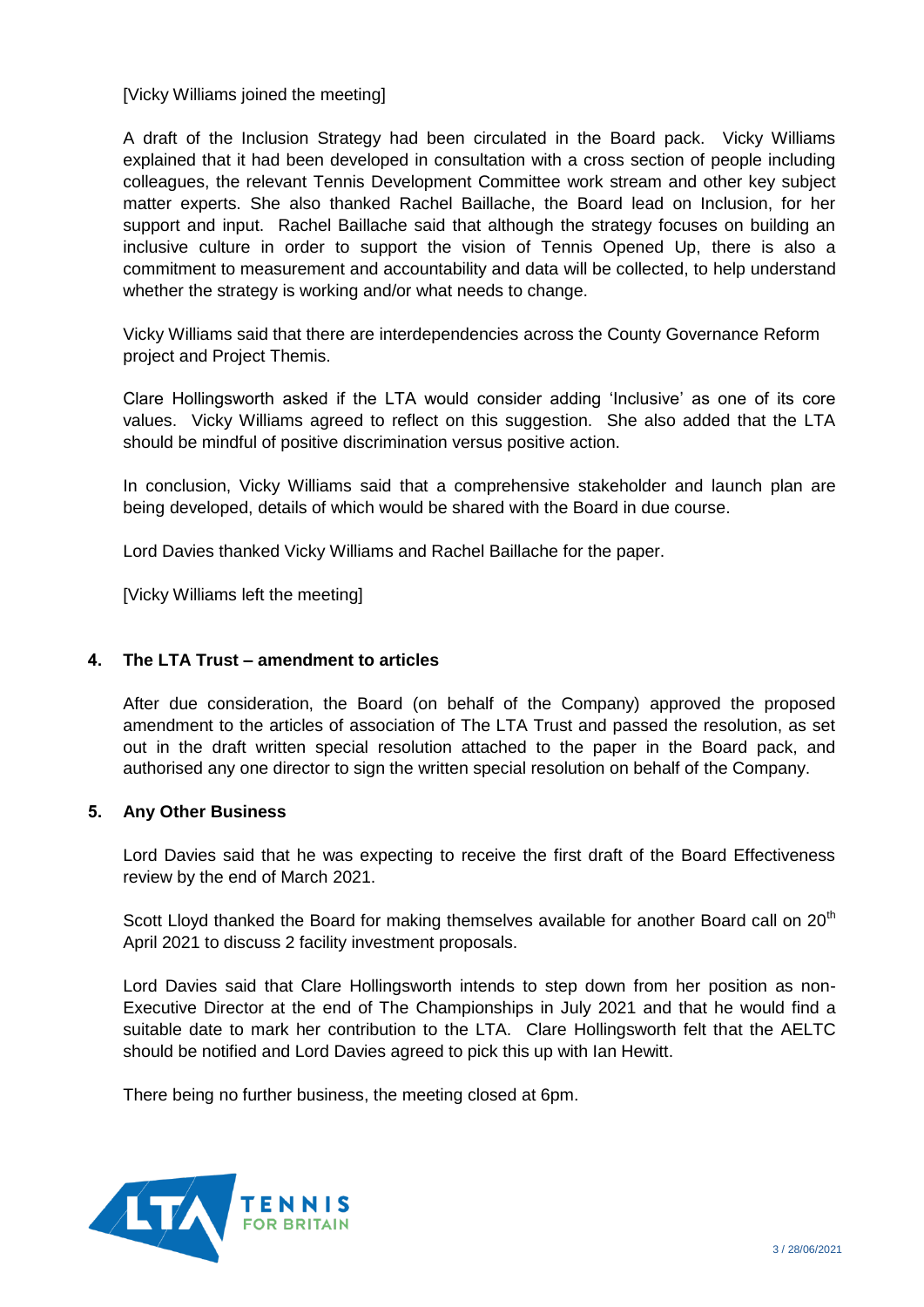| Signed |  |
|--------|--|
|        |  |



.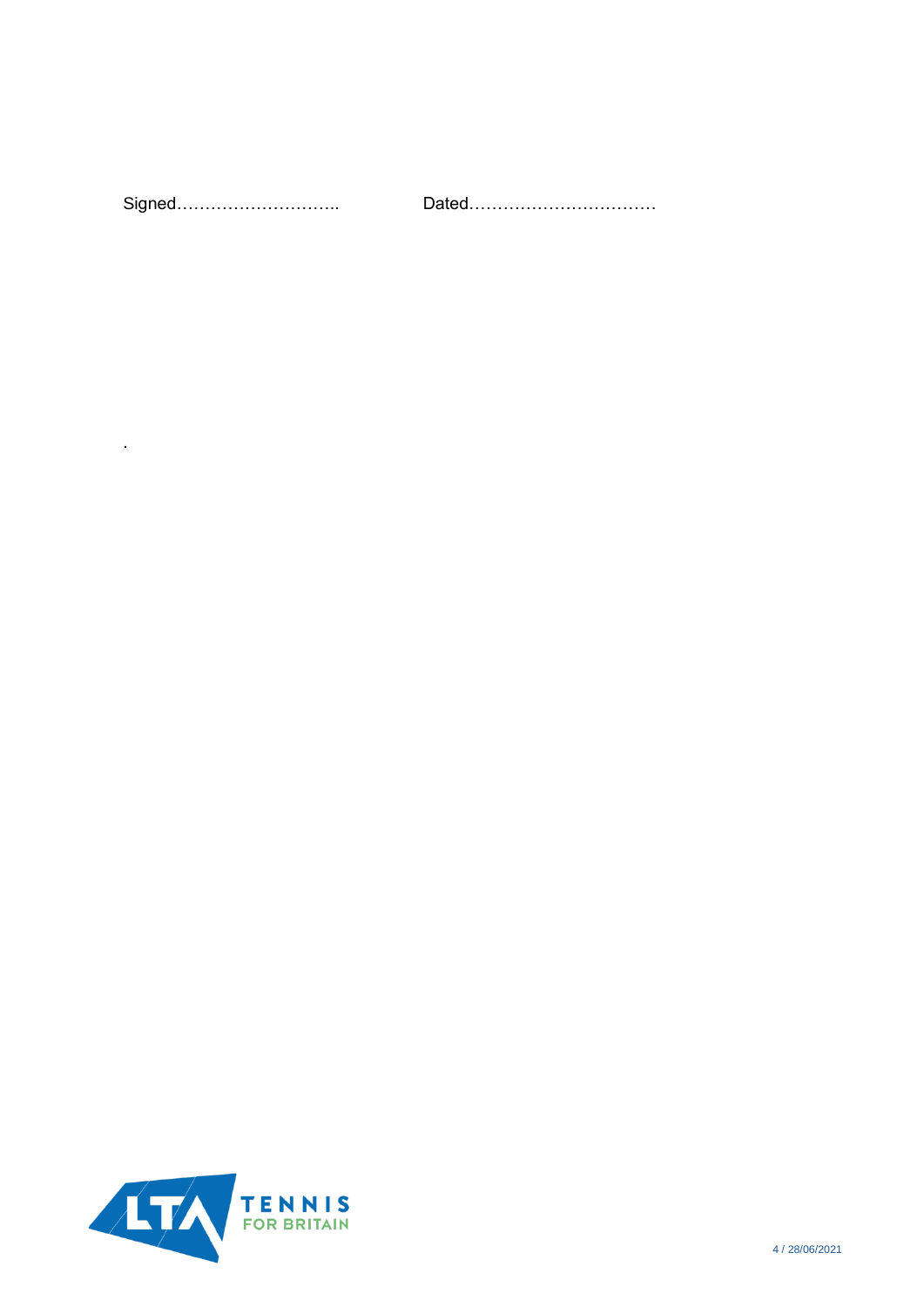# **LAWN TENNIS ASSOCIATION LIMITED**

**Company number 07459469 (the "Company")**

# **Minutes of a meeting of the BOARD OF DIRECTORS of the Company (the "Board") held on Monday 29th March 2021 at 4pm by video call**

**Present** Lord Davies of Abersoch, Rachel Baillache, Sara Bennison (joined at 5pm), Lesley Cundy, Craig Haworth, Clare Hollingsworth, Scott Lloyd, Sandi Procter, David Rawlinson, Roy Staniland, Simon Steele and Sir David Tanner

**In attendance** Michael Bourne (item 5), Jackie Freeman (Minutes), Vicky Williams (item 4) and Pamela Woodman (Company Secretary)

# **Minutes**

# **1. Welcome and Declarations of Interest**

Lord Davies opened the meeting and thanked everyone for joining the call to discuss a number of key topics.

Simon Steele informed the meeting that he had been appointed as a member of the Audit Committee of Loughborough University and asked that this be noted on the Register of Interests.

# **2. 2021 Business Dashboard**

A copy of the 2021 Business Dashboard was included in the Board pack, which was taken as read and supplemented by a verbal update from Scott Lloyd.

# **3. Finance**

Board members had received a report from Simon Steele in the Board pack, which was taken as read and supplemented by a verbal update from Simon Steele.

# **4. Inclusion Strategy**

[Vicky Williams joined the meeting]

A draft of the Inclusion Strategy had been circulated in the Board pack, which was taken as read. Vicky Williams explained that it had been developed in consultation with a cross section of people including colleagues, the relevant Tennis Development Committee work stream and other key subject matter experts. She also thanked Rachel Baillache, the Board lead on Inclusion, for her support and input. Rachel Baillache said that although the strategy focuses

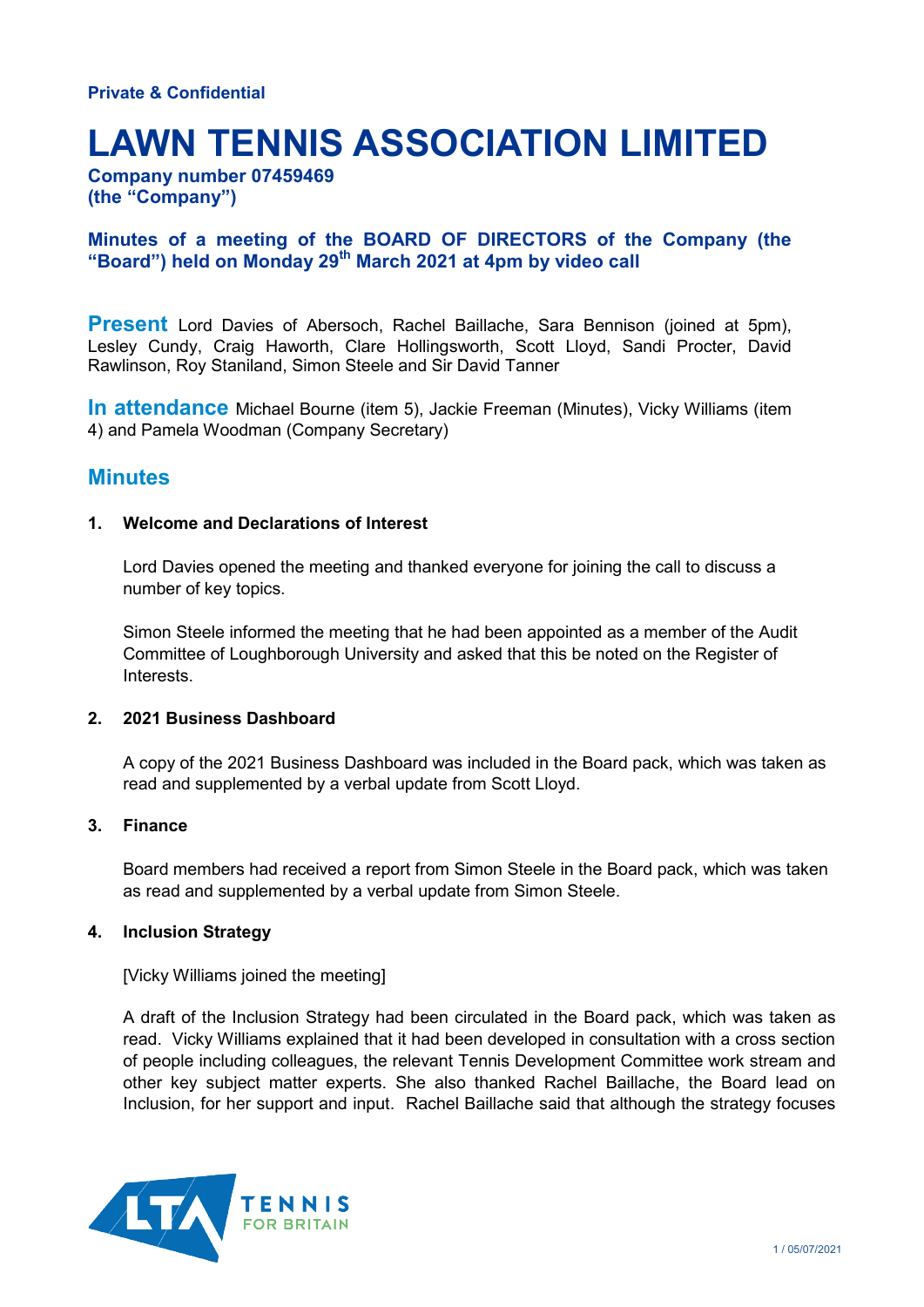on building an inclusive culture in order to support the vision of Tennis Opened Up, there is also a commitment to measurement and accountability and data will be collected, and published, to help understand whether the strategy is working and/or what needs to change.

Vicky Williams said that there are interdependencies across the County Governance Reform project and Project Themis.

Clare Hollingsworth asked if the LTA would consider adding 'Inclusive' as one of its core values. Vicky Williams agreed to reflect on this suggestion. She also added that the LTA should be mindful of positive discrimination versus positive action.

In conclusion, Vicky Williams said that a comprehensive stakeholder and launch plan are being developed, details of which would be shared with the Board in due course.

Lord Davies thanked Vicky Williams and Rachel Baillache for the paper.

[Vicky Williams left the meeting]

# **5. Performance Strategy – Michael Bourne's 100 day review**

[Michael Bourne joined the meeting]

Michael Bourne presented to the Board his observations from being in post as performance director for 100 days. In response to questions from members around player welfare, culture and athlete mental wellbeing, Michael Bourne felt that the LTA is making good progress by being clear about responsibilities and expected standards. He added that it was about being open, delivering on what has been agreed and giving opportunities for feedback in order to build up trust and a strong connection, not only with players but also coaches and parents.

Lord Davies thanked Michael Bourne for sharing his thoughts and reflections.

[Michael Bourne left the meeting]

# **6. Anti-Doping Report 2020**

A copy of the 2020 Anti-doping report, included in the Board pack, was noted. Scott Lloyd said that the report covered a whole sport approach, not just the performance side. Sir David Tanner suggested that anti-doping should be part of the Board agenda more regularly.

# **7. Corporate Governance - Project Themis**

The Board noted the update set out in the paper, including the latest draft of the terms of reference for Project Themis which were attached for information.